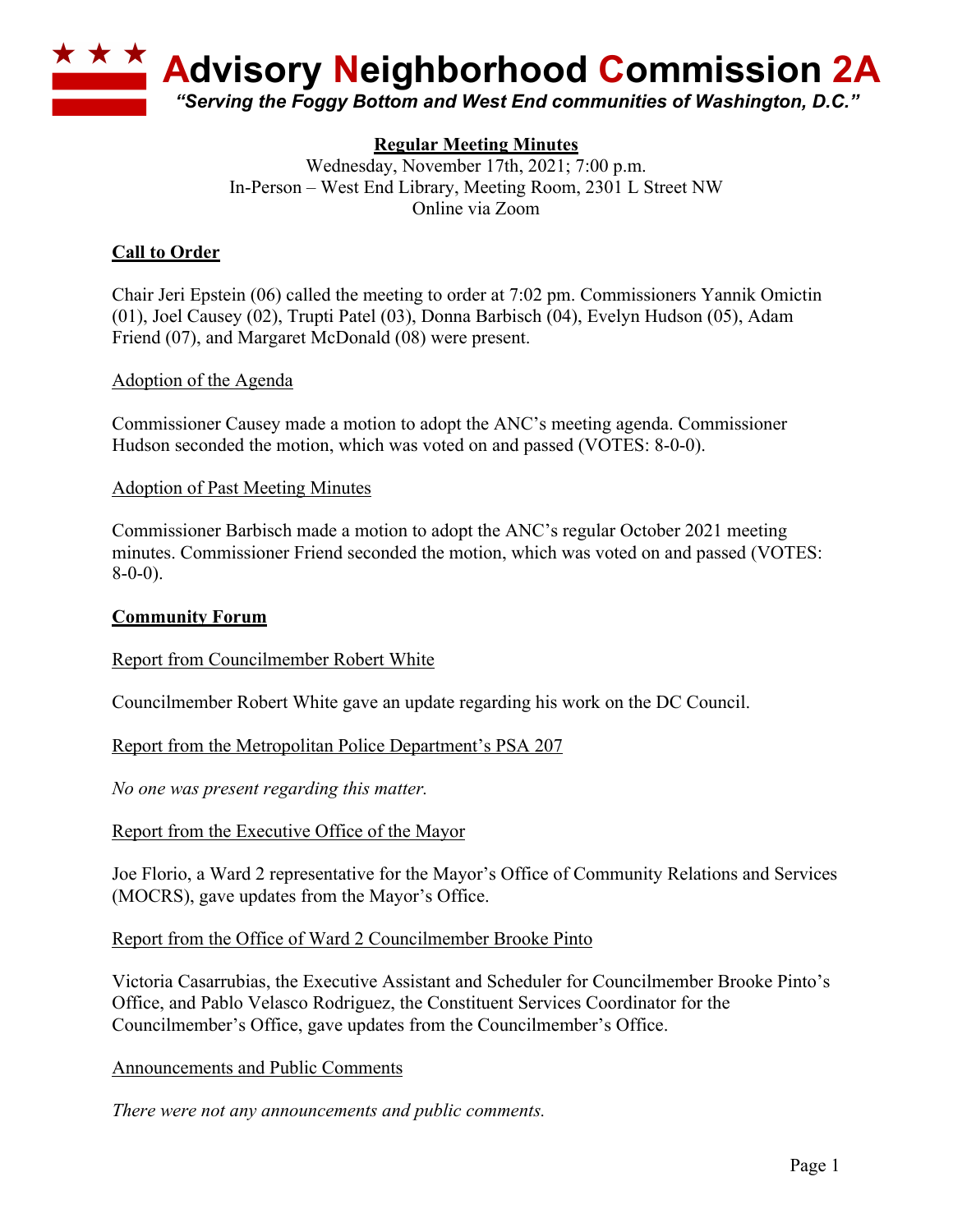# **Matters Before the Zoning Commission**

## Zoning Commission Application by Boston Properties for a Modification of Consequence to Zoning Commission Orders #06-11O and #06-12O at 2100 Pennsylvania Avenue NW

Commissioner Barbisch made a motion to adopt a proposed resolution regarding the matter. Commissioner Causey seconded the motion, which was voted on and passed (VOTES: 8-0-0). The resolution reads as follows:

ANC 2A supports Boston Properties' Zoning Commission application for a modification of consequence to Zoning Commission Orders #06-11O and #06-12O at 2100 Pennsylvania Avenue NW.

## **Community Forum (Continued)**

## Report from the Office of Chairman Phil Mendelson

Declan Falls, a Community Outreach Specialist for Chairman Phil Mendelson's Office, gave updates from the Chairman's Office.

### **Matters Before the Public Space Committee**

Public Space Application by FlixBus for the Installation of an Intercity Bus Stop Occupying 5 Non-Meter Parking Spaces on the 400 Block of 19th Street NW

Commissioner Omictin made a motion to adopt a proposed resolution regarding the matter. Commissioner Friend seconded the motion, which was voted on and passed (VOTES: 8-0-0). The resolution reads as follows:

ANC 2A supports FlixBus' public space application for the installation of an intercity bus stop on the 400 block of 19th Street NW.

### **Matters Before the Department of Parks and Recreation**

### Consideration of a Resolution Demanding Improvements to Francis Field

Commissioner Causey made a motion to adopt a proposed resolution regarding the matter. Chair Epstein seconded the motion, which was voted on and passed (VOTES: 8-0-0). The resolution reads as follows:

WHEREAS, Francis Field is a publicly owned park; located in ANC 2A at 25th Street and N Street NW; operated by the Department of Parks and Recreation (DPR), the Department of General Services (DGS), and the National Park Service (NPS); and located in an area of low availability of parks relative to population,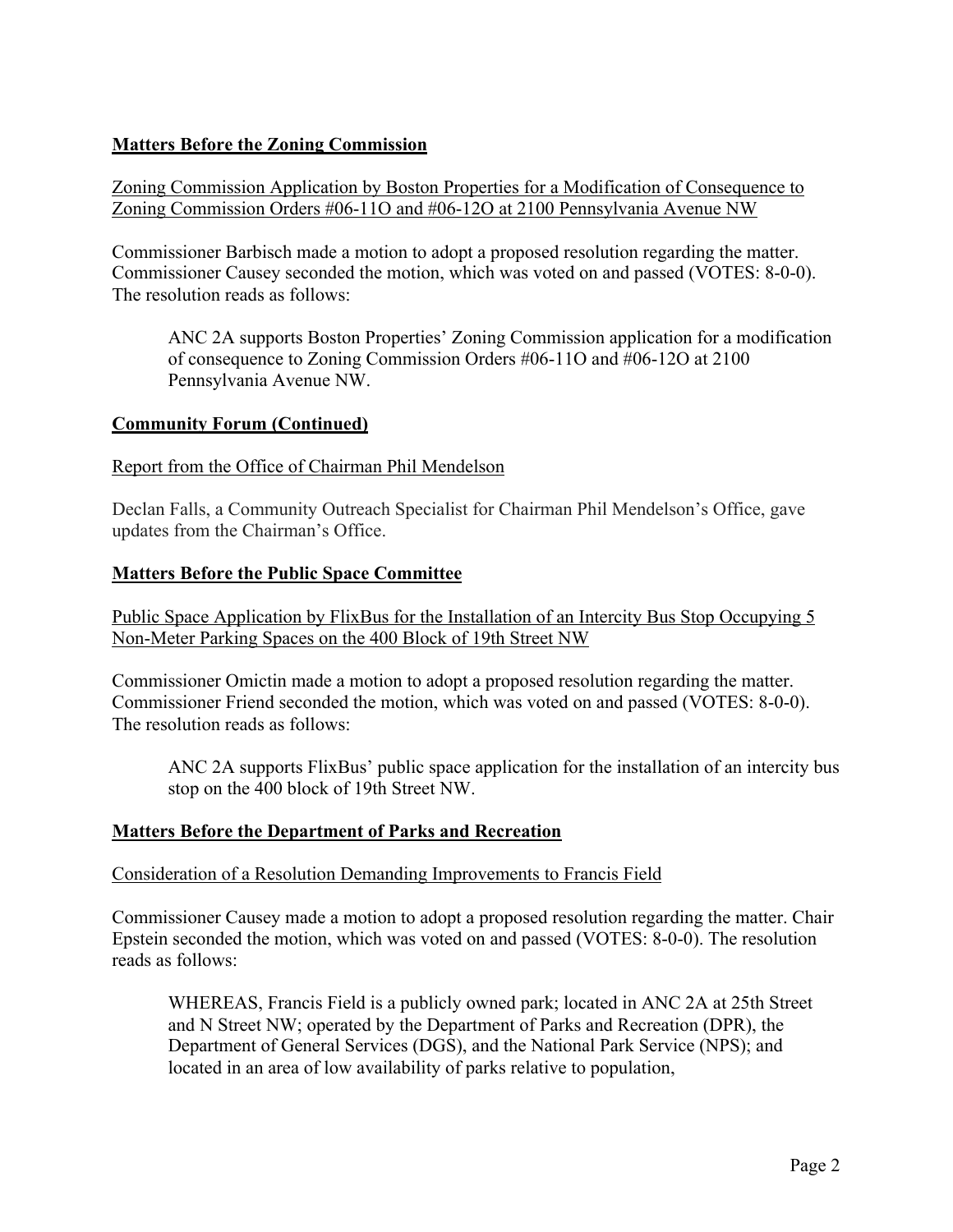WHEREAS, the Francis Field athletic field serves as a recreation area for the School Without Walls High School and School Without Walls at Francis-Stevens athletic teams,

WHEREAS, the limited size of the Francis Field dog park has compelled dog owners to use the athletic field, causing damage to the surface and leaving dangerous waste on the field,

WHEREAS, government agencies have not maintained Francis Field's athletic field in a manner to allow its continued operation, requiring private citizens and children to volunteer to repair the field, and

WHEREAS, Francis Field is designated at the lowest maintenance level of care, a level which is designated to only one other field in the city.

THEREFORE, BE IT RESOLVED that ANC 2A requests that DGS and DPR raise the designation of Francis Field to a level consistent with its needs as an active community and DPR playing field.

BE IT FURTHER RESOLVED that ANC 2A requests that DGS and DPR remodel Francis Field, adding irrigation to the field to maintain the field surface.

BE IT FURTHER RESOLVED that ANC 2A requests an expansion of the Francis Field dog park, whose size fails to accommodate the large number of dogs in the community.

BE IT FURTHER RESOLVED that ANC 2A requests that DGS and DPR set aside funding for a revitalization of Francis Field's athletic field and dog park in FY 2022.

### **Matters Before the Commemorative Works Committee**

Commemorative Works Committee Application by the Embassy of Spain for the Installation of a Sculpture at 2375 Pennsylvania Avenue NW

Chair Epstein made a motion to adopt a proposed resolution regarding the matter. Commissioner Barbisch seconded the motion, which was voted on and passed (VOTES: 7-0-1). The resolution reads as follows:

ANC 2A supports the Embassy of Spain's Commemorative Works Committee application for the installation of a sculpture at 2375 Pennsylvania Avenue NW.

### **Administrative Matters**

### Approval of Expenditures for the Purchase of a Laptop

Commissioner Causey made a motion to approve up to \$4,000 in expenditures for the purchase of computer and audio equipment. Commissioner Hudson seconded the motion, which was voted on and passed (VOTES: 8-0-0).